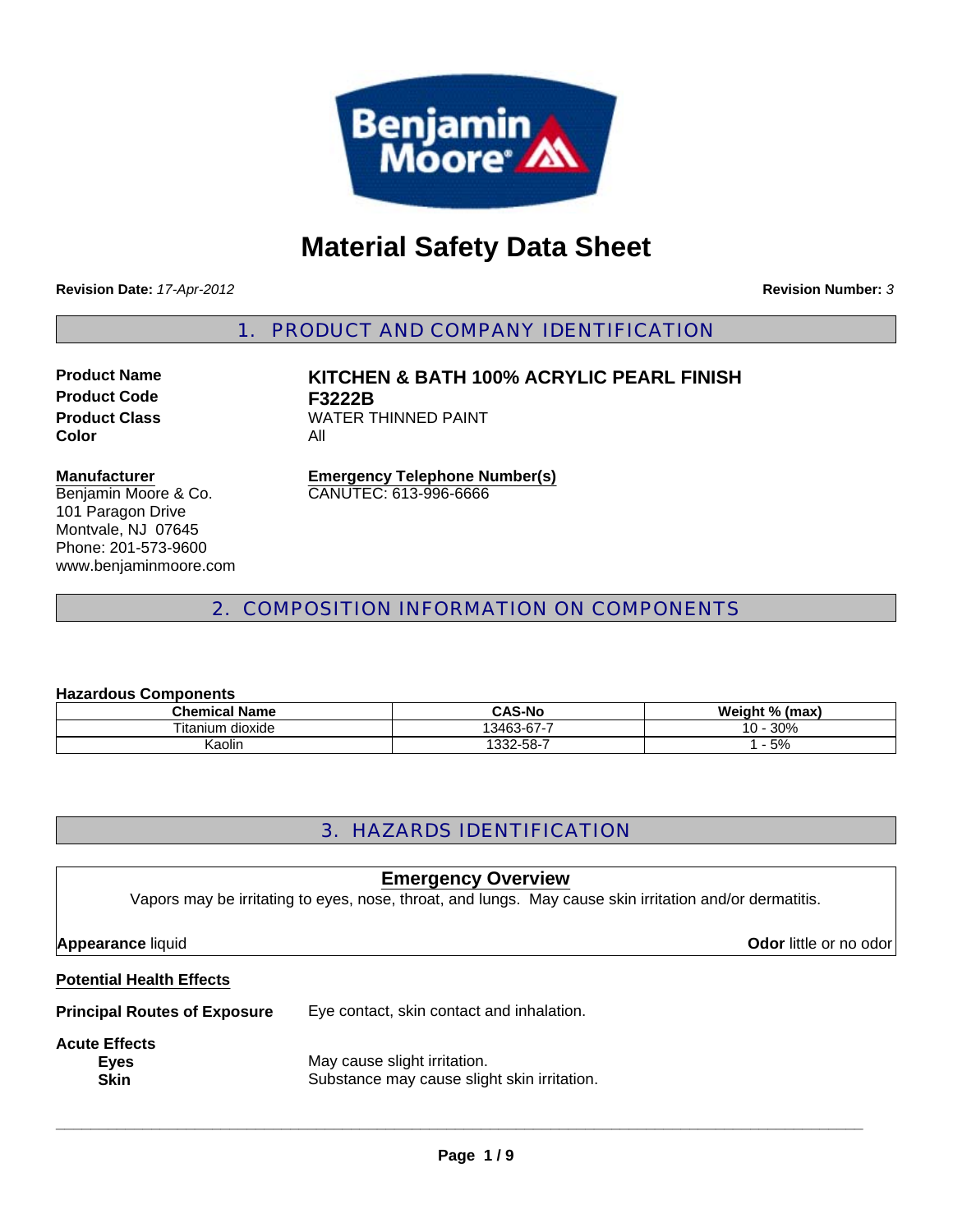| <b>Inhalation</b>      | May cause irritation of respiratory tract.                                      |
|------------------------|---------------------------------------------------------------------------------|
| Ingestion              | Ingestion may cause gastrointestinal irritation, nausea, vomiting and diarrhea. |
| <b>Chronic Effects</b> | Repeated contact may cause allergic reactions in very susceptible persons.      |

 $\Box$ 

*See Section 11 for additional Toxicological information.*

| None known<br><b>Aggravated Medical Conditions</b>                                                                                                                              |                                                     |                        |                      |          |  |
|---------------------------------------------------------------------------------------------------------------------------------------------------------------------------------|-----------------------------------------------------|------------------------|----------------------|----------|--|
| <b>HMIS</b>                                                                                                                                                                     | Health: 1                                           | <b>Flammability: 0</b> | <b>Reactivity: 0</b> | $PPE: -$ |  |
| <b>HMIS Legend</b><br>0 - Minimal Hazard<br>1 - Slight Hazard<br>2 - Moderate Hazard<br>3 - Serious Hazard<br>4 - Severe Hazard<br>* - Chronic Hazard<br>handling instructions. | X - Consult your supervisor or S.O.P. for "Special" |                        |                      |          |  |

*Note: The PPE rating has intentionally been left blank. Choose appropriate PPE that will protect employees from the hazards the material will present under the actual normal conditions of use.*

*Caution: HMIS® ratings are based on a 0-4 rating scale, with 0 representing minimal hazards or risks, and 4 representing significant hazards or risks. Although HMIS® ratings are not required on MSDSs under 29 CFR 1910.1200, the preparer, has choosen to provide them. HMIS® ratings are to be used only in conjunction with a fully implemented HMIS® program by workers who have received appropriate HMIS® training. HMIS® is a registered trade and service mark of the NPCA. HMIS® materials may be purchased exclusively from J. J. Keller (800) 327-6868.*

### 4. FIRST AID MEASURES

| <b>General Advice</b>     | No hazards which require special first aid measures.                                               |  |
|---------------------------|----------------------------------------------------------------------------------------------------|--|
| <b>Eye Contact</b>        | Rinse thoroughly with plenty of water for at least 15 minutes and consult a physician.             |  |
| <b>Skin Contact</b>       | Wash off immediately with soap and plenty of water removing all contaminated<br>clothes and shoes. |  |
| <b>Inhalation</b>         | Move to fresh air. If symptoms persist, call a physician.                                          |  |
| Ingestion                 | Clean mouth with water and afterwards drink plenty of water. Consult a physician if<br>necessary.  |  |
| <b>Notes To Physician</b> | Treat symptomatically                                                                              |  |

### 5. FIRE-FIGHTING MEASURES

| <b>Suitable Extinguishing Media</b>                                                                           | Use extinguishing measures that are appropriate to local<br>circumstances and the surrounding environment. |
|---------------------------------------------------------------------------------------------------------------|------------------------------------------------------------------------------------------------------------|
| Protective Equipment And Precautions For Firefighters As in any fire, wear self-contained breathing apparatus | pressure-demand, MSHA/NIOSH (approved or equivalent)<br>and full protective gear.                          |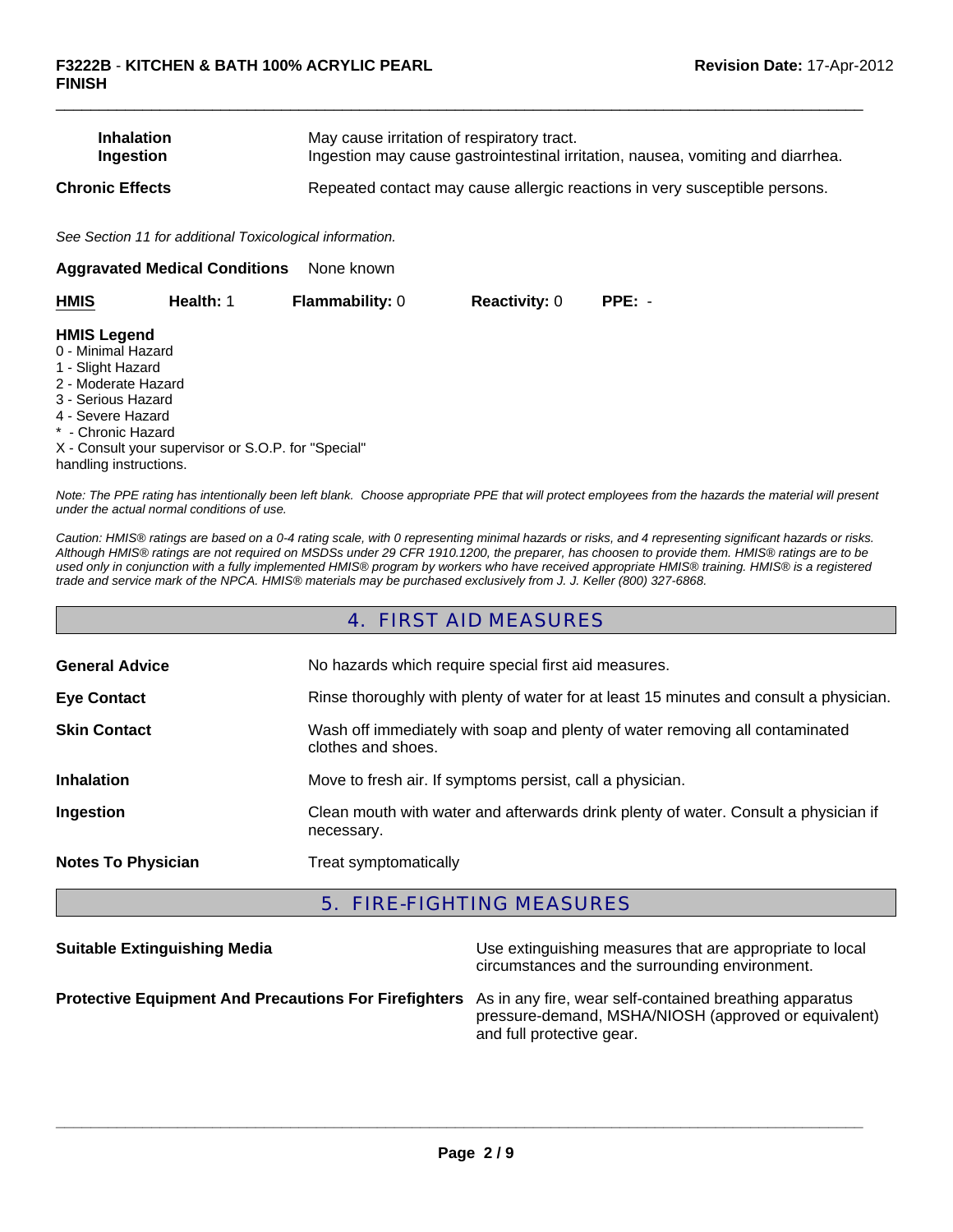| <b>Specific Hazards Arising From The Chemical</b>                                                 | Closed containers may rupture if exposed to fire or extreme |
|---------------------------------------------------------------------------------------------------|-------------------------------------------------------------|
|                                                                                                   | heat.                                                       |
| <b>Sensitivity To Mechanical Impact</b>                                                           | No.                                                         |
| <b>Sensitivity To Static Discharge</b>                                                            | No.                                                         |
| <b>Flash Point Data</b><br>Flash Point (°F)<br>Flash Point (°C)<br><b>Flash Point Method</b>      | Not applicable<br>Not applicable<br>Not applicable          |
| <b>Flammability Limits In Air</b><br><b>Upper Explosion Limit</b><br><b>Lower Explosion Limit</b> | Not applicable<br>Not applicable                            |
| Health: 1<br><b>NFPA</b><br><b>Flammability: 0</b>                                                | <b>Instability: 0</b><br><b>Special: Not Applicable</b>     |
| NFPA I agand                                                                                      |                                                             |

 $\Box$ 

- **NFPA Legend** 0 - Not Hazardous
- 1 Slightly
- 2 Moderate
- 
- 3 High
- 4 Severe

*The ratings assigned are only suggested ratings, the contractor/employer has ultimate responsibilities for NFPA ratings where this system is used.*

*Additional information regarding the NFPA rating system is available from the National Fire Protection Agency (NFPA) at www.nfpa.org.*

### 6. ACCIDENTAL RELEASE MEASURES

| <b>Personal Precautions</b>      | Avoid contact with skin, eyes and clothing. Ensure adequate ventilation.                                                                                                      |  |  |
|----------------------------------|-------------------------------------------------------------------------------------------------------------------------------------------------------------------------------|--|--|
| <b>Environmental Precautions</b> | Prevent further leakage or spillage if safe to do so.                                                                                                                         |  |  |
| <b>Methods For Clean-Up</b>      | Soak up with inert absorbent material. Sweep up and shovel into suitable containers<br>for disposal.                                                                          |  |  |
| <b>Other Information</b>         | None known                                                                                                                                                                    |  |  |
| 7. HANDLING AND STORAGE          |                                                                                                                                                                               |  |  |
| <b>Handling</b>                  | Avoid contact with skin, eyes and clothing. Avoid breathing vapors, spray mists or<br>sanding dust. In case of insufficient ventilation, wear suitable respiratory equipment. |  |  |
| <b>Storage</b>                   | Keep container tightly closed. Keep out of the reach of children.                                                                                                             |  |  |
|                                  |                                                                                                                                                                               |  |  |

### 8. EXPOSURE CONTROLS / PERSONAL PROTECTION

**Exposure Limits**

**Hazardous Components**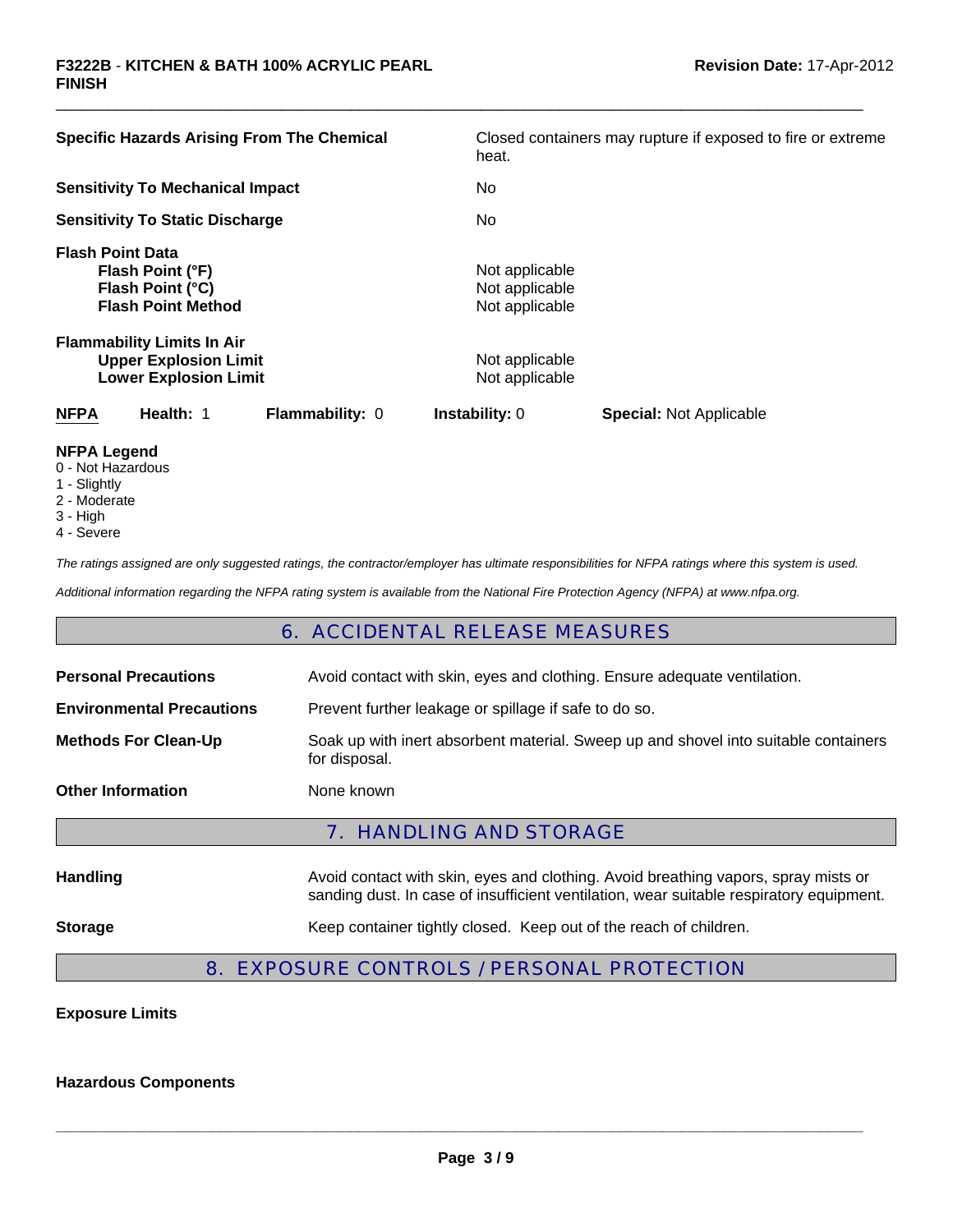#### **F3222B** - **KITCHEN & BATH 100% ACRYLIC PEARL Revision Date:** 17-Apr-2012 **FINISH**

| <b>Chemical Name</b> | <b>ACGIH</b>               | <b>Alberta</b>             | <b>British Columbia</b>                                                                                                | Ontario                                                                                            | <b>Quebec</b>                          |
|----------------------|----------------------------|----------------------------|------------------------------------------------------------------------------------------------------------------------|----------------------------------------------------------------------------------------------------|----------------------------------------|
| Titanium dioxide     | 10 mg/m <sup>3</sup> - TWA | 10 mg/m <sup>3</sup> - TWA | 10 mg/m <sup>3</sup> - TWA<br>$3 \text{ mg/m}^3$ - TWA                                                                 | 10 mg/m $3$ - TWAEV                                                                                | 10 mg/m <sup>3</sup> -<br><b>TWAEV</b> |
| Kaolin               | 2 mg/m <sup>3</sup> - TWA  | $2 \text{ mg/m}^3$ - TWA   | 2 mg/m <sup>3</sup> - TWA<br>particulate matter<br>containing no<br>asbestos and less<br>than 1% crystalline<br>silica | 2 mg/m <sup>3</sup> - TWAEV<br>containing no<br>asbestos and less<br>than 1% crystalline<br>silica | $\sqrt{5}$ mg/m <sup>3</sup> - TWAEV   |

 $\Box$ 

#### **Legend**

ACGIH - American Conference of Governmental Industrial Hygienists Alberta - Alberta Occupational Exposure Limits British Columbia - British Columbia Occupational Exposure Limits Ontario - Ontario Occupational Exposure Limits Quebec - Quebec Occupational Exposure Limits N/E - Not established

| <b>Engineering Measures</b>          | Ensure adequate ventilation, especially in confined areas.                        |  |
|--------------------------------------|-----------------------------------------------------------------------------------|--|
| <b>Personal Protective Equipment</b> |                                                                                   |  |
| <b>Eye/Face Protection</b>           | Safety glasses with side-shields.                                                 |  |
| <b>Skin Protection</b>               | Protective gloves and impervious clothing                                         |  |
| <b>Respiratory Protection</b>        | In case of insufficient ventilation wear suitable respiratory equipment.          |  |
| <b>Hygiene Measures</b>              | Avoid contact with skin, eyes and clothing. Remove and wash contaminated clothing |  |

### 9. PHYSICAL AND CHEMICAL PROPERTIES

before re-use. Wash thoroughly after handling.

| liquid            |
|-------------------|
| little or no odor |
| $9.65 - 9.75$     |
| $1.15 - 1.17$     |
| Not available     |
| Not available     |
| Not available     |
| Not available     |
| Not available     |
| $40 - 50$         |
| $25 - 35$         |
| $50 - 60$         |
| $65 - 75$         |
| < 100             |
| 212               |
| 100               |
| 32                |
| 0                 |
| Not applicable    |
| Not applicable    |
| Not applicable    |
| Not available     |
| Not available     |
|                   |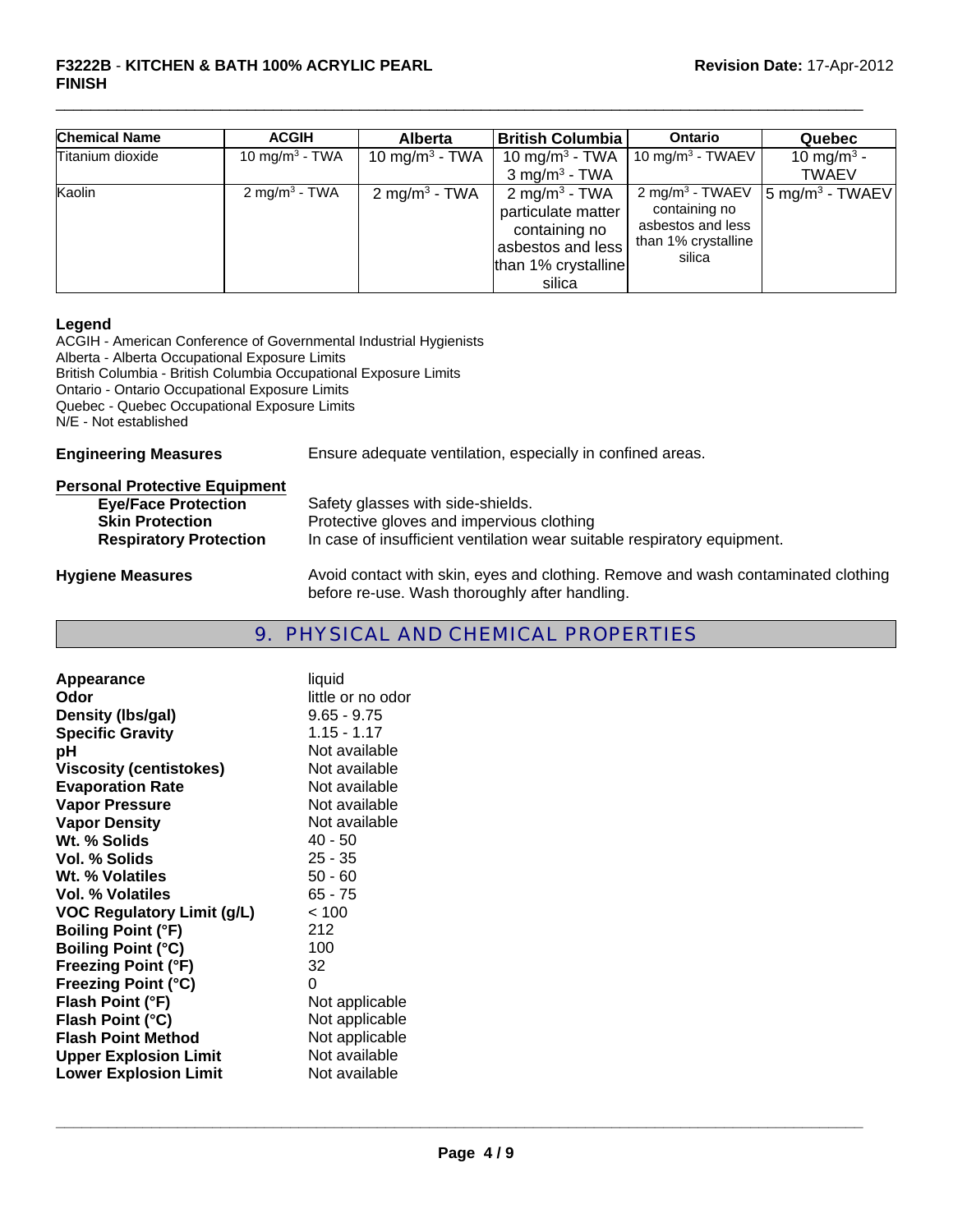### 9. PHYSICAL AND CHEMICAL PROPERTIES

 $\Box$ 

### 10. STABILITY AND REACTIVITY

| <b>Chemical Stability</b>                 | Stable under normal conditions.          |
|-------------------------------------------|------------------------------------------|
| <b>Conditions To Avoid</b>                | Prevent from freezing                    |
| <b>Incompatible Materials</b>             | No materials to be especially mentioned  |
| <b>Hazardous Decomposition Products</b>   | None under normal use.                   |
| <b>Possibility Of Hazardous Reactions</b> | Hazardous polymerisation will not occur. |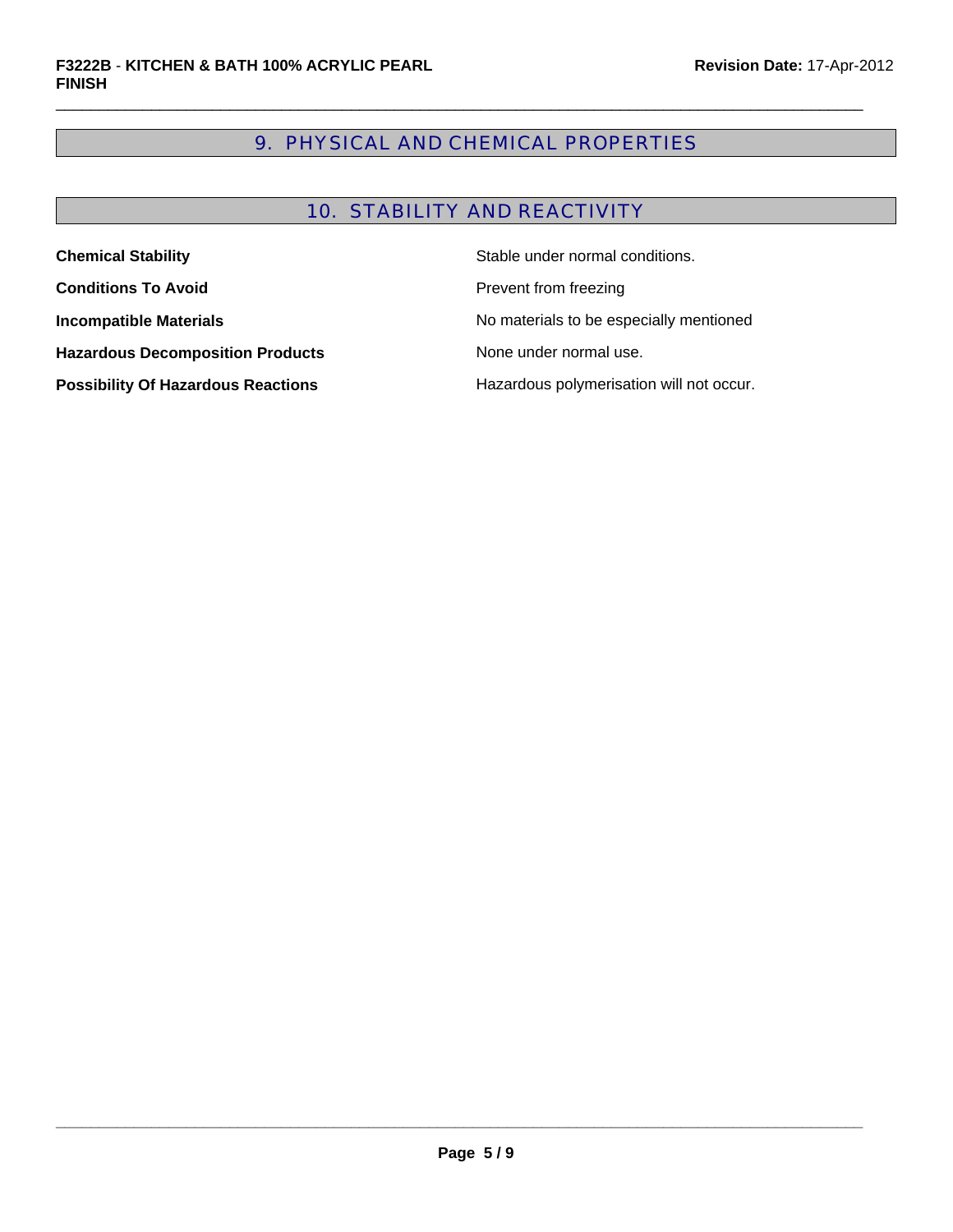### 11. TOXICOLOGICAL INFORMATION

 $\Box$ 

**Acute Toxicity**

**Product** No information available

#### **Component**

LD50 Oral: > 10000 mg/kg (Rat) LD50 Dermal:  $> 10000$  mg/m<sup>3</sup> (Rabbit) Titanium dioxide LC50 Inhalation (Dust):  $> 6.82$  mg/L (Rat, 4 hr.)

LD50 Oral: > 5000 mg/kg (Rat) Kaolin

#### **Chronic Toxicity**

#### **Carcinogenicity**

The information below indicates whether each agency has listed any ingredient as a carcinogen:

| <b>Chemical Name</b> | <b>ACGIH</b> | <b>IARC</b>   | <b>NTP</b> | <b>OSHA</b><br>Carcinogen |
|----------------------|--------------|---------------|------------|---------------------------|
|                      |              | 2B - Possible |            | ∟isted                    |
| Titanium dioxide     |              | Human         |            |                           |
|                      |              | Carcinogen    |            |                           |

• Although IARC has classified titanium dioxide as possibly carcinogenic to humans (2B), their summary concludes: "No significant exposure to titanium dioxide is thought to occur during the use of products in which titanium dioxide is bound to other materials, such as paint."

#### **Legend**

ACGIH - American Conference of Governmental Industrial Hygienists IARC - International Agency for Research on Cancer NTP - National Toxicity Program OSHA - Occupational Safety & Health Administration

### 12. ECOLOGICAL INFORMATION

#### **Ecotoxicity Effects**

**Product Acute Toxicity to Fish** No information available

#### **Acute Toxicity to Aquatic Invertebrates**

No information available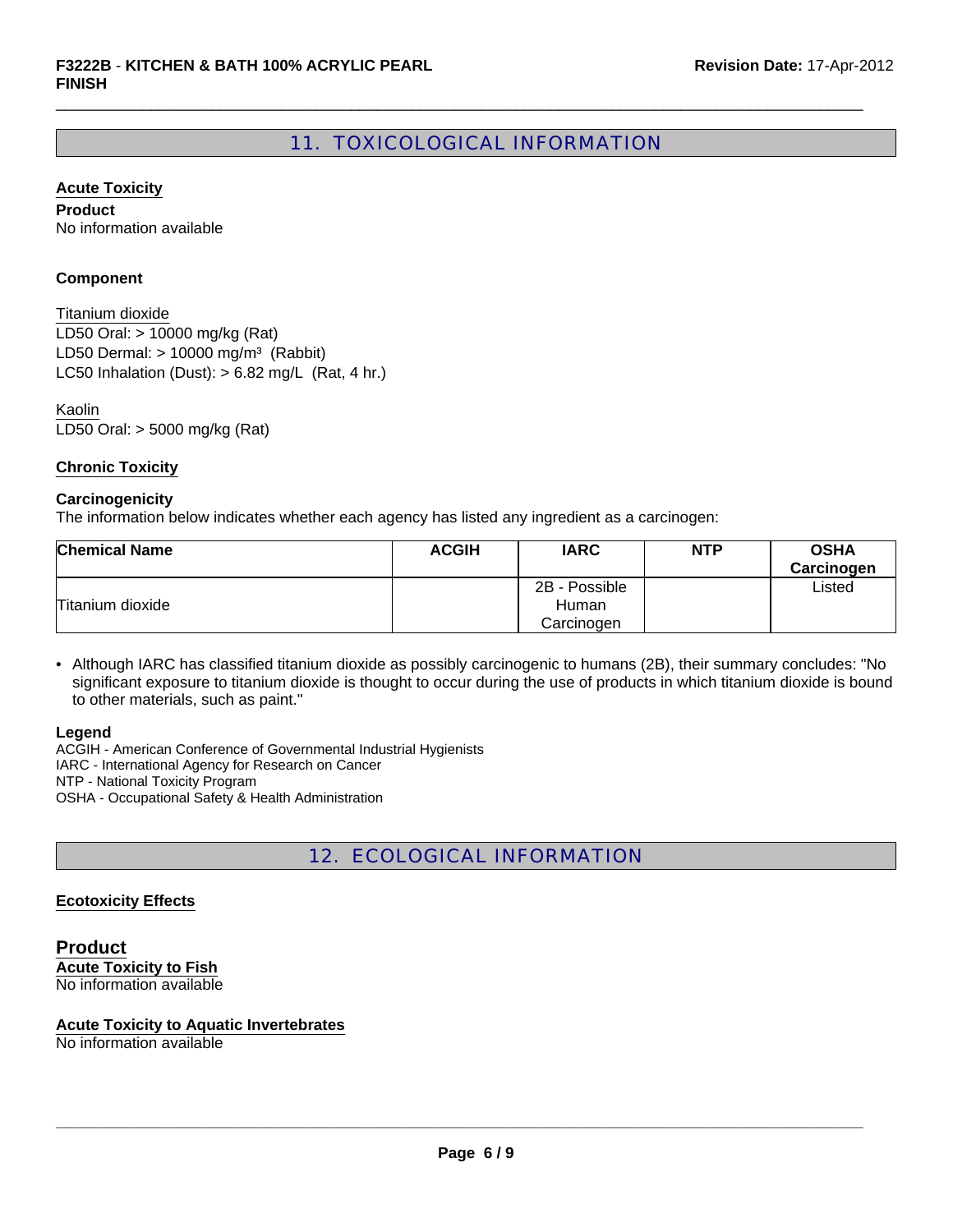### 12. ECOLOGICAL INFORMATION

 $\Box$ 

#### **Acute Toxicity to Aquatic Plants** No information available

#### **Component Acute Toxicity to Fish**

LC50: >1000 mg/L (Fathead Minnow - 96 hr.) Titanium dioxide

#### **Acute Toxicity to Aquatic Invertebrates**

No information available

#### **Acute Toxicity to Aquatic Plants**

No information available

### 13. DISPOSAL CONSIDERATIONS

Waste Disposal Method Dispose of in accordance with federal, state, provincial, and local regulations. Dry, empty containers may be recycled in a can recycling program. Local requirements may vary, consult your sanitation department or state-designated environmental protection agency for more disposal options.

| <b>14. TRANSPORT INFORMATION</b> |               |  |
|----------------------------------|---------------|--|
| TDG                              | Not regulated |  |
| <b>ICAO / IATA</b>               | Not regulated |  |
| IMDG / IMO                       | Not regulated |  |

15. REGULATORY INFORMATION

# **International Inventories**

**United States TSCA** Yes - All components are listed or exempt. **Canada DSL** Yes - All components are listed or exempt.

### **National Pollutant Release Inventory (NPRI)**

#### **NPRI Parts 1- 4**

This product contains the following Parts 1-4 NPRI chemicals:

*This product may contain trace amounts of (other) NPRI Parts I-4 reportable chemicals. Contact the preparer for further information.*